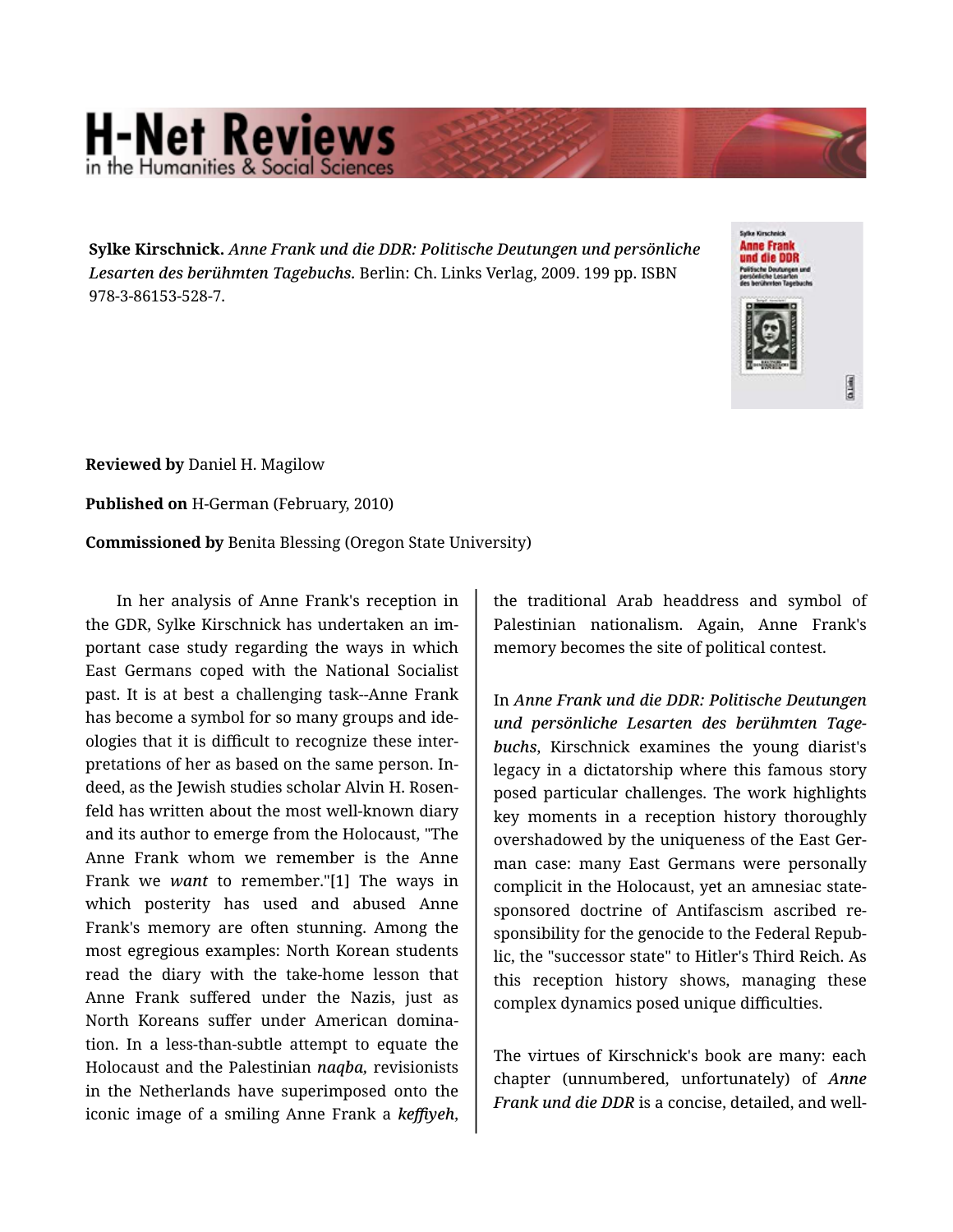focused study of how theaters, publishers, film studios, schools, radio, exhibition spaces, and oth‐ er official institutions dealt with Anne Frank's sto‐ ry and the specific media that popularized it. The chapter "Ein 'Dokument der Menschlichkeit,'" for instance, documents the central role of theater in Anne Frank's East German reception (pp. 35-58). Unlike Americans and Western Europeans, East Germans first encountered Anne Frank not through translations of her diary, but through stage adaptations of Frances Goodrich's and Al‐ bert Hackett's Broadway play *The Diary of Anne Frank* (1955). The play premiered in seven West German cities and in one East German city (Dres‐ den) on October 1, 1956. Kirschnick recounts the histories of individual productions and deftly ana‐ lyzes several telling contemporary reviews. She shows how reviewers of these early performances celebrated the play's universalizing and peaceloving message, while implicitly deflecting re‐ sponsibility for the Holocaust onto "nationalsozialistische[n] Führer[n] und namenlose[n] Tätern" (p. 45).

Such Cold War dynamics played a critical role in other venues as well, delaying the diary's eventu‐ al publication in East Germany. The anti-commu‐ nist sentiments of Anne Frank's father, Otto Frank, led him initially to object to licensing the German language edition in East Germany. The play's success on East German stages helped change his mind. Frank ultimately decided that it was important that wide audiences be able to ac‐ cess the work, even readers "in den besätzten Ländern," as he referred to the Eastern bloc (p. 67). Kirschnick fleshes out the details of how ne‐ gotiations during the fall months of 1956 between Lambert Schneider Verlag (Heidelberg) and Union Verlag (East Berlin) paved the way for the *Das Tagebuch der Anne Frank* to appear in East Ger‐ man bookstores in early 1957 (pp. 66-73).

The hallmark of Kirschnick's excellent study is

her use (and in some cases, reproduction) of hith‐ erto unexploited archival sources. Her chapter on theatrical performances of *The Diary of Anne Frank* cites interviews with original cast members and, in an intriguing parallel, includes excerpts from the childhood diary of Kati Székely, who starred as Anne Frank in a 1958 production at the Deutsches Theater in East Berlin (p. 48). For the chapter "Unsere Schule trägt ihren Namen," about the renaming of schools in Anne Frank's honor, Kirschnick relies on oral histories with former students of these schools as well as their school yearbooks, texts of school songs, and photographs of renaming ceremonies. The chapter that gives this book its subtitle "*Persönliche Lesarten des berühmten Tagebuchs*" includes excerpts of letters to Otto Frank from East Germans, young and old, Jewish and gentile, about the deeply personal ways the diary and play affected them. All of these sources demonstrate the dual roles Anne Frank played in East Germany: on a personal level, her story resonated deeply. Yet, officially and institu‐ tionally, her memory became yet another instru‐ ment in GDR polemics against the West.

Debates about Anne Frank in East Germany lasted until almost the very end of the state itself. Kirschnick's final chapter recounts the history and debates that preceded the visit of the interna‐ tional traveling exhibition "Anne Frank and Her World" to East Berlin in 1989 (pp. 171-180). The exhibition ran for three weeks in July 1989 in the Informationszentrum of the Alexanderplatz Fernsehturm (television tower). Significant as‐ pects of the exhibition planning presented a num‐ ber of ideologically-charged challenges, including the wording of panels: East German organizers in‐ sisted, for instance, that captions refer not to the Allies' *Eroberung* (conquering) of Germany, but rather to a *Befreiung* (liberation). Moreover, even as East German organizers acknowledged the ex‐ hibition as a warning against the dangers of *Aus‐ länderfeindlichkeit* (xenophobia), they reiterated the party line that such problems arose from class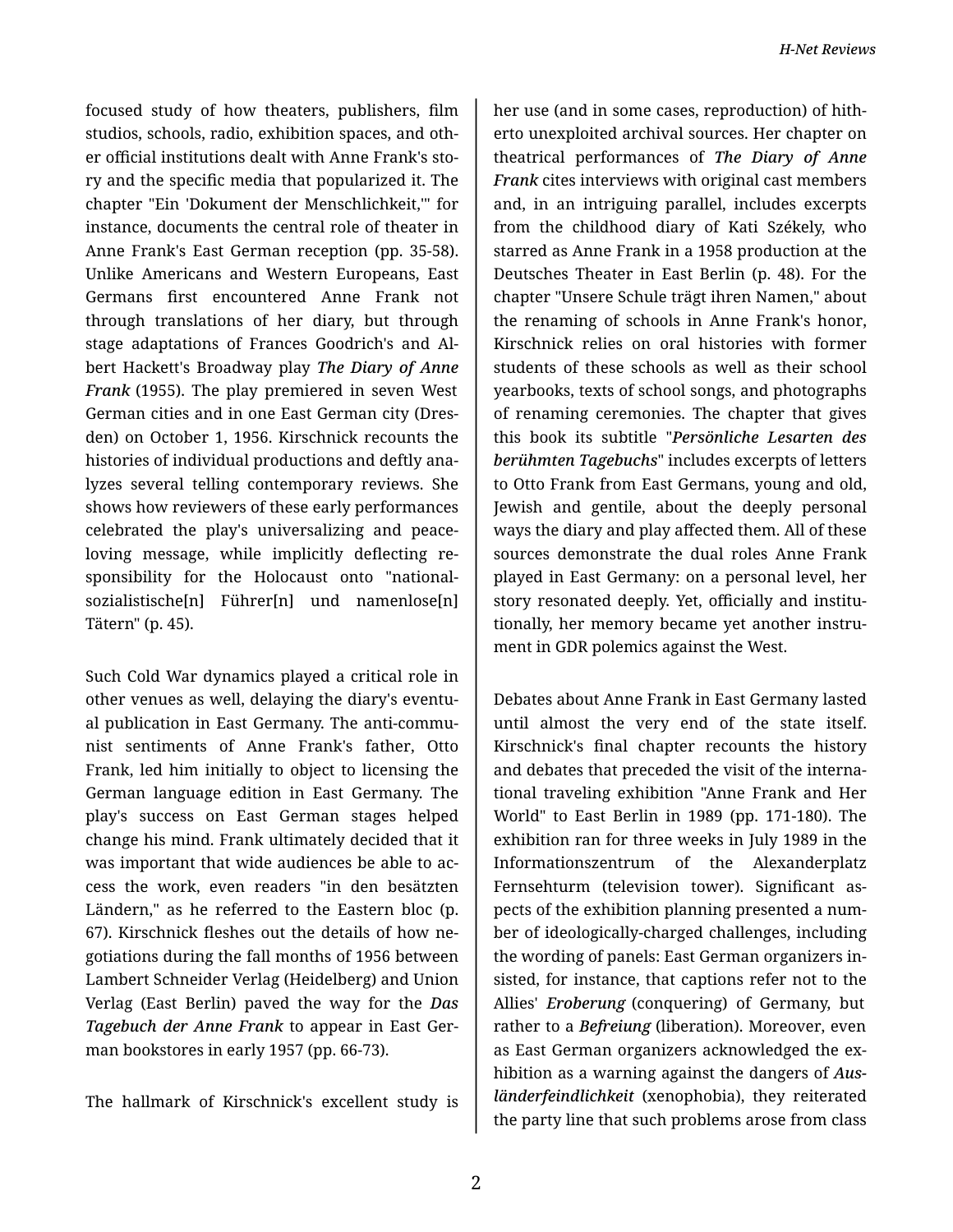inequalities not present in the GDR. Even so, one visitor courageously wrote in the exhibition guest book "Neonazis nicht nur in der BRD, auch in der DDR" ("Neonazis not only in the FRG, also in the GDR" (p. 175).

*Anne Frank und die DDR* includes a useful biblio‐ graphic appendix about the publication history of *The Diary of Anne Frank* in East Germany. Never‐ theless, it lacks a thorough subject index and at times leaves out footnotes where they would be useful for further research into the subject. These objections, however, are minor when compared with the virtues of this long-overdue contribution to the historical scholarship on public discourse in the GDR about the Holocaust.

## Notes:

[1]. Emphasis in original. Alvin H. Rosenfeld, "Anne Frank and the Future of Holocaust Memo‐ ry" (Joseph and Rebecca Meyerhoff Annual Lec‐ ture, United States Holocaust Memorial Museum, Washington, DC 14 October 2004). Available from <http://www.ushmm.org/research/center/publica‐ tions/occasional/2005-04-01/paper.pdf> (accessed 28 November 2009).

[2]. Rebecca Leung, "If Anne Frank Only Knew...Diary Used To Teach U.S. Fear And Hate In North Korea " (2004). Available from CBS News <http://www.cbsnews.com/stories/ 2004/02/26/60minutes/main602415.shtml> (ac‐ cessed 28 November 2009).

If there is additional discussion of this review, you may access it through the network, at <https://networks.h-net.org/h-german>

**Citation:** Daniel H. Magilow. Review of Kirschnick, Sylke. *Anne Frank und die DDR: Politische Deutungen und persönliche Lesarten des berühmten Tagebuchs.* H-German, H-Net Reviews. February, 2010.